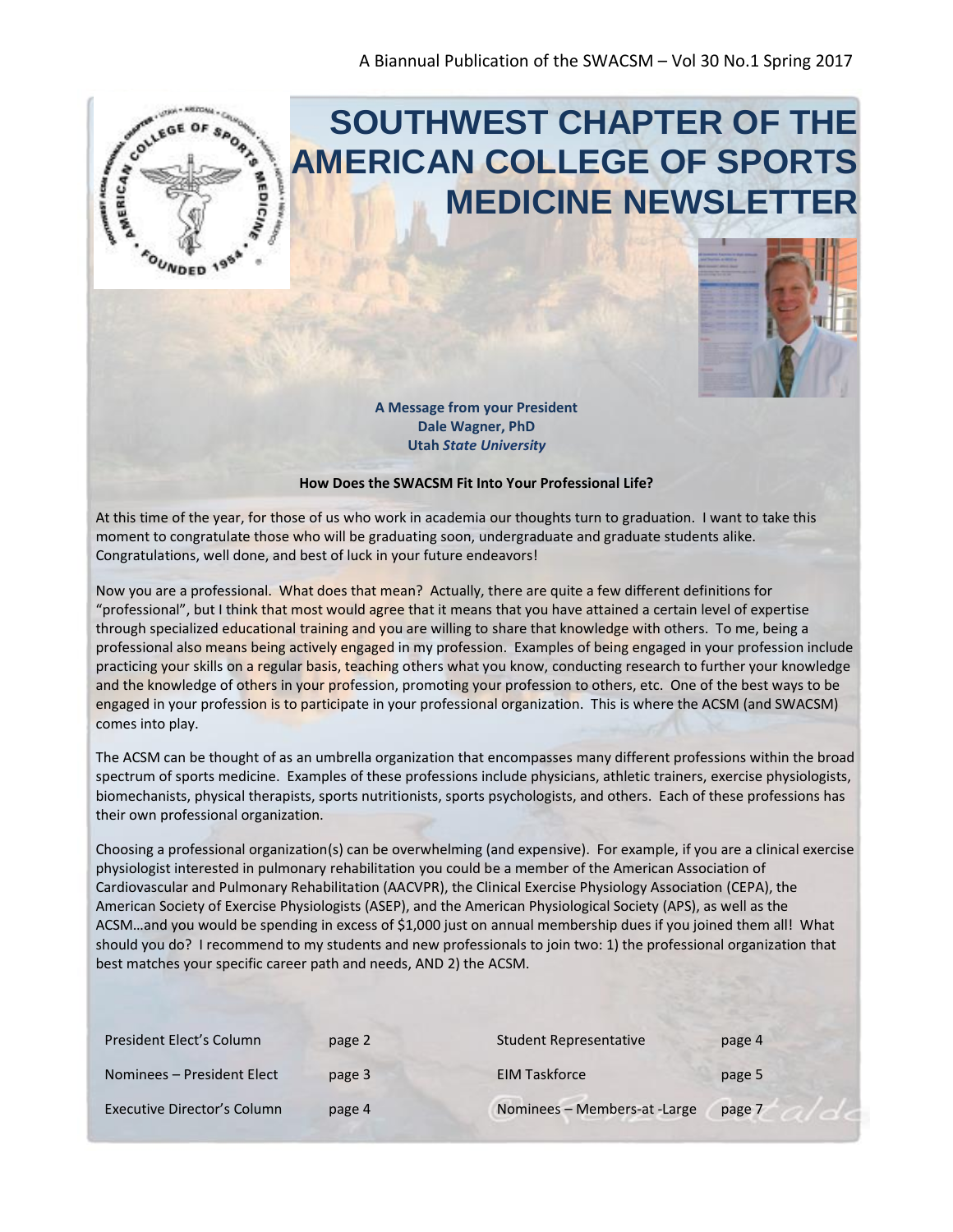#### **A Message from the President Elect's Ann Gibson, PhD University of New Mexico Preview of 2017 SWACSM meeting**

It is a pleasure to present some highlights from the October 2017 meeting of SWACSM. First, it is in a new location – the Long Beach Hilton in Long Beach, CA. Those flying to the meeting can book flights directly into the Long Beach airport. Next, due to the large volume of student posters accepted for presentation, we will be having Friday evening AND Saturday morning poster sessions, both 2 hours each; you will be notified about which of the two sessions your poster has been assigned at the time of acceptance. The third new feature of this meeting will be an Undergraduate Student Research Award session – scheduled such that you can attend both the Undergraduate and Graduate Student Research Award sessions. So, be sure to keep your eyes open for the calls for the expanded research abstracts if you want to compete for one of those awards. The Student Jeopardy Bowl will, again, be held on Friday evening; it promises lots of fun and some new tweaks.

Continuing what was a popular feature during the 2016 meeting, there will be some early morning options on Friday and Saturday. For sessions following Dr. Walter Thompson's D.B. Dill Lecture presentation to open the meeting, concurrent colloquia and symposia topical areas include speakers on high-intensity interval training, environmental physiology, nutrition, body weight training, technology, biomechanics, and more. We are including speakers to address clinical, applied, and bench science topics. The 2017 SWACSM meeting will wrap up Saturday with the Founder's Lecture and raffle.

We are looking for another great meeting and opportunity to connect with colleagues past, present, and future. Register online when that process opens in July. Will your school be the first to take advantage of the group registration discount? Will your school's Jeopardy team be the one to take home the prize?

#### *President's Column continued from page 2*

Choosing a professional organization(s) can be overwhelming (and expensive). For example, if you are a clinical exercise physiologist interested in pulmonary rehabilitation you could be a member of the American Association of Cardiovascular and Pulmonary Rehabilitation (AACVPR), the Clinical Exercise Physiology Association (CEPA), the American Society of Exercise Physiologists (ASEP), and the American Physiological Society (APS), as well as the ACSM…and you would be spending in excess of \$1,000 just on annual membership dues if you joined them all! What should you do? I recommend to my students and new professionals to join two: 1) the professional organization that best matches your specific career path and needs, AND 2) the ACSM.

Joining the professional organization that best matches your career "niche" will help you to keep abreast of the latest changes and developments specific to that field. For example, if you are responsible for the conditioning of a sports team you might want to be active in the National Strength and Conditioning Association (NSCA). Furthermore, holding a certification within a specific professional organization might be a necessity for employment (e.g., National Athletic Trainers' Association). So why maintain an ACSM membership as well? There are more than 70 disciplines represented within the ACSM. While your individual professional organization keeps you up to date in your specialized area, the ACSM provides a broader view of how everyone is working together to improve the health and physical fitness of society as a whole. The ACSM was founded in 1954, making it one of the oldest sports medicine and exercise science organizations in existence; with more than 50,000 members, it is the largest. The scope, size, and history of the ACSM help to make membership recognizable worldwide.

More than just maintaining membership, I encourage you to become an "active" member of the ACSM. This means attending conferences from time to time, being a presenter, or serving on a committee, or even running for an office. Yes, attending conferences can be expensive. You will likely have to be selective in which conferences you can afford to attend. However, attending the right conference can be fruitful in so many ways (gain knowledge and ideas, interact with peers, make new collaborative relationships, etc.). Of course, as President of the SWACSM, I am partial to the SWACSM meeting. You get a lot of "bang for your buck" as my father would say.

See you in Long Beach October !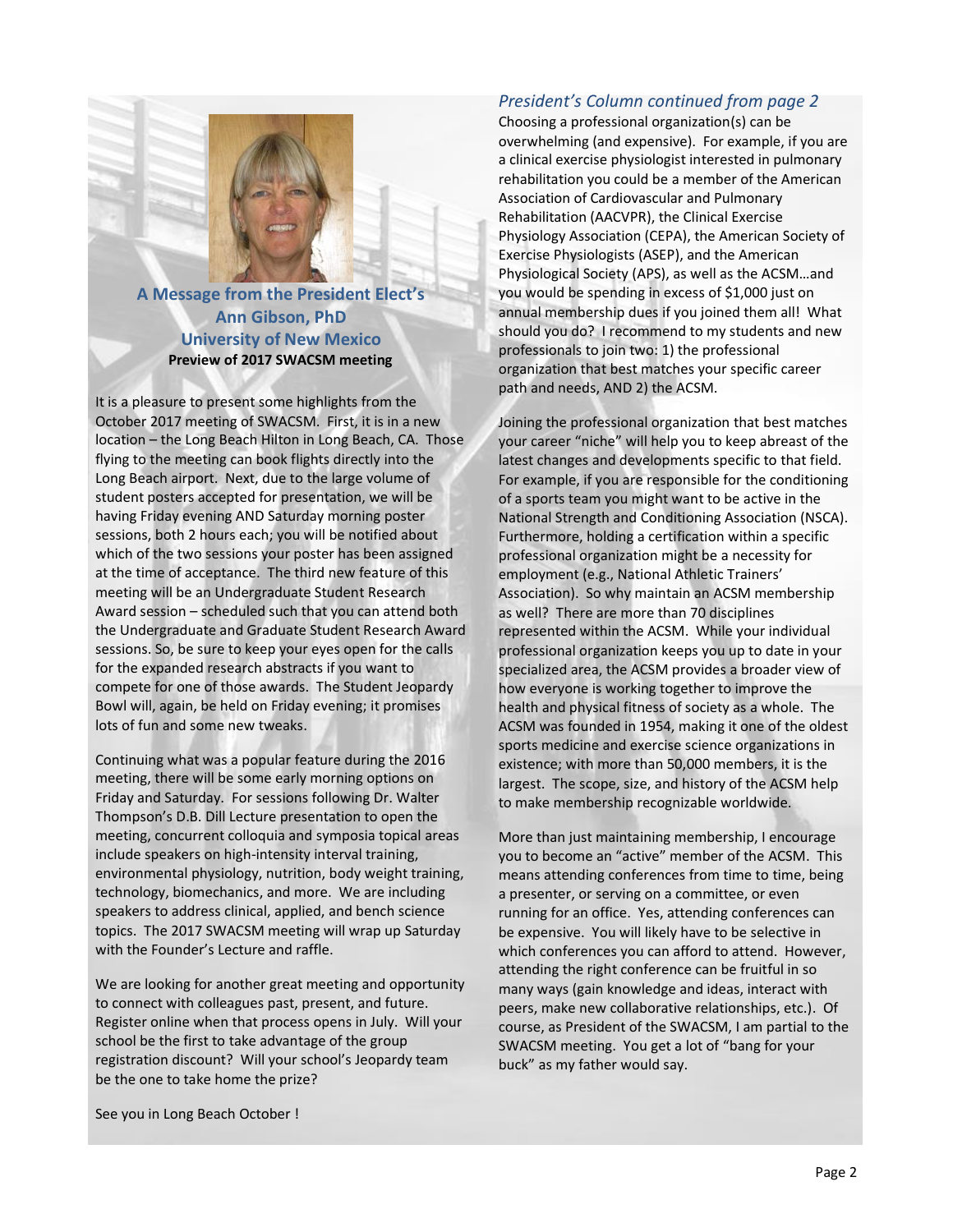#### **SWACSM Candidates for 2017—Nominees for President-Elect**



Ann Gibson, PhD

It is humbling to be nominated for the position of President-elect for SWACSM. If elected, my goal will be to build upon the successes of the past to continue the advancement of our chapter. When I look over the names of those who have held this position, I realize that I will, with your support, be in a position to continue building upon the visions and aspirations of amazing group of predecessors while also representing the members within our regional chapter.

I have a history with SWACSM and ACSM that began during my graduate studies at the University of New Mexico. I regularly attended the regional and national meetings and, fortuitously, had the privilege of presenting posters and delivering slide presentations. Most importantly, though, were the opportunities to network, cultivate professional relationships, and keep abreast of new developments within our eclectic field. Upon receipt of my PhD (2000), I left the southwest to accept my first faculty appointments. Although, due to geography, I had to switch regional chapter affiliation, I continued attending the national meetings, became involved with what is now known as the Environmental and Occupational Physiology Interest Group (EOPIG), and earned my Clinical Exercise Specialist certification (now renamed). In 2009, I was able to return to UNM as a faculty member in the Exercise Science program and re-establish my SWACSM affiliation. I was invited by the SWACSM president at the time to become the chapter's liaison with ACSM's affiliate Clinical Exercise Physiologist Association (CEPA). Consequently, I became a non-voting member of the SWACSM Board of Trustees and began attending SWACSM Board meetings. In time, I was elected to the Member-At-Large position I currently hold. Many of you have seen me at the bottom of the escalator at the past two chapter meetings, greeting you as you arrived at the conference registration desk!



Pat Vehrs, PhD

It is an honor to be asked to run for President-Elect of the SWACSM. I am grateful for the confidence that the Board of Trustees has in my abilities to serve the members of this chapter.

The ACSM and this regional chapter are my primary professional affiliations. I attended and presented at SWACSM for 4 years as a doctoral student. During the 10 years that I worked at the University of Houston and Texas Children's Hospital, I served in the Texas Chapter of ACSM for 6 years. I returned to Utah in 2000 and I am an Associate Professor of Exercise Physiology in the Department of Exercise Sciences at Brigham Young University. I have since served the on the Academic Standards and Credentials Committee and the Professional Education Committee at the national level. I have regularly attended SWACSM for the past 16 years. I served on the Board of the SWACSM Chapter from 2003 to 2007. The last four years, colleagues and I have presented symposia on topics relating to posture, corrective exercises, and functional fitness. Thanks to the faculty at BYU, the SWACSM has been well attended by students in the Department of Exercise Sciences. I am an advocate for undergraduate and graduate student participation in the annual regional meeting. The SWACSM annual meeting provides a venue for students to associate with their peers and network with professionals and faculty from other institutions. Participating in the regional meeting enhances the student's academic and professional development.

One of the primary responsibilities of the President-Elect is to plan the upcoming annual meeting. This is the grass roots of the Chapter organization. My experiences in the ACSM have helped me understand the workings of the regional chapters and will help me better serve the members of the SWACSM. I anticipate that with the help of the Board, we will be able to plan another great annual meeting that reflects the interests of the members of this Chapter and continues the tradition of outstanding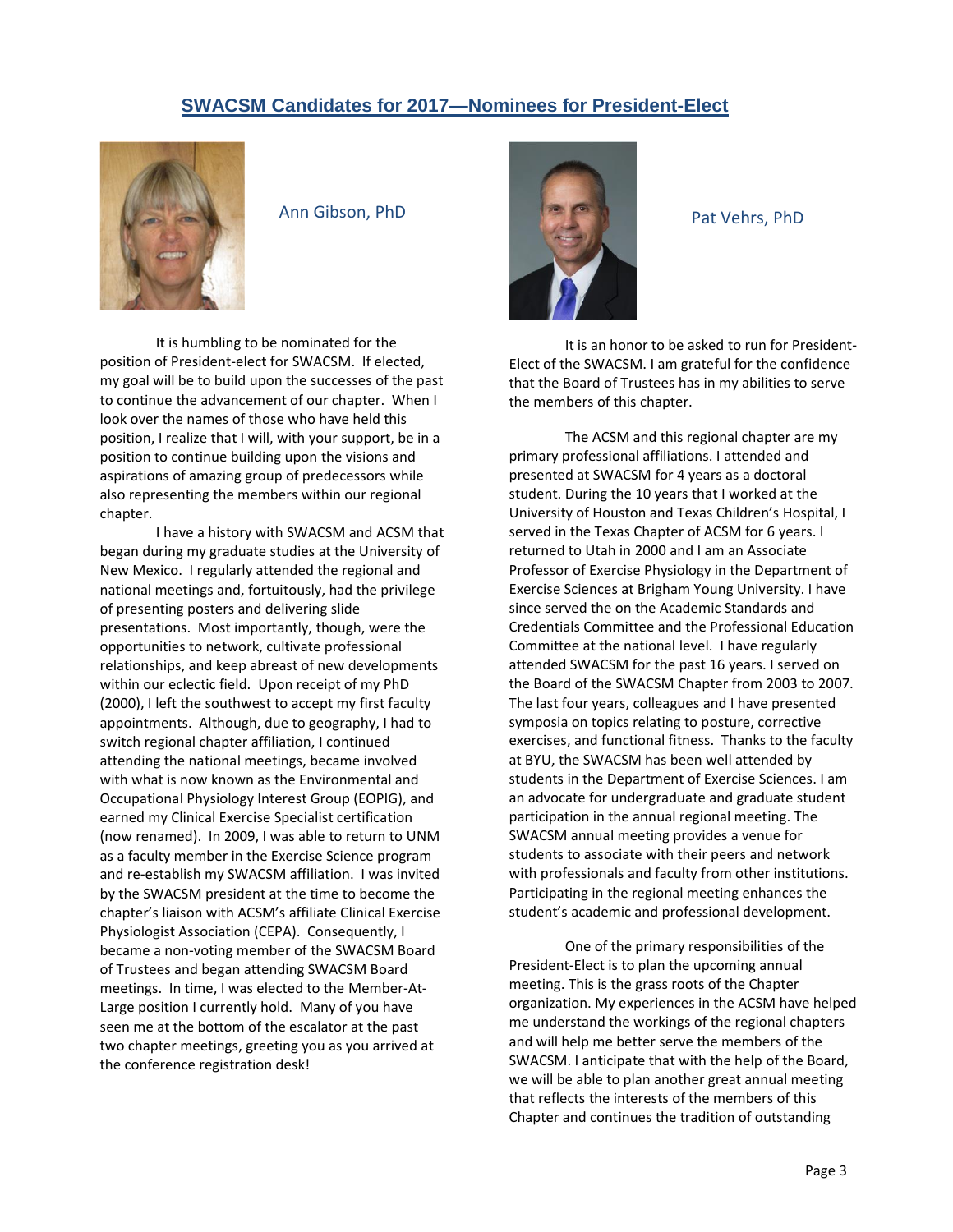#### **Message from the Executive Director**

#### **Jack Young, PhD., University of Nevada, LV**

After a very successful 2016 meeting, the Southwest ACSM chapter is on a solid financial footing going forward into 2017. While you can expect another high quality program in 2017, don't be surprised at the changes we are making which we hope will improve your experience. There were a record number of posters presented in 2016. So many, that we outgrew the space available for the Friday evening social event. It was a challenge to visit all the posters on display. For 2017, we are considering having two poster/social sessions. In addition to the Friday evening event, a Saturday morning poster session with a continental breakfast is planned. We recognize that the lure of Southern California makes it difficult for attendees to resist leaving the meeting early on Saturday for some beach time. Unfortunately, the Founders Lecture is somewhat sparsely attended and these have been meeting highlights. To that end, Ann Gibson has been able to arrange the program to have the Founder's lecture end by noon or shortly thereafter so there will be plenty of tourist time in the afternoon. That will be especially important in 2017 because we are going to a new venue – Long Beach – for this year's annual meeting. The Orange County/Costa Mesa Hilton was not able to accommodate us on our preferred dates for 2017 but fortunately Ben Yaspelkis was able to secure the Long Beach Hilton for us. Never having been to Long Beach, I'm looking forward to exploring the area. Finally, through an ACSM chapter grant, we are going to purchase a clicker system to facilitate scoring for the Student Jeopardy competition. This event continues to grow in popularity and we hope the system being selected by Matt Lee will allow for even more participation. All in all, we expect the 2017 meeting to be an opportunity for good science, good friends, and good times. You can find preliminary details of the meeting elsewhere in this newsletter. Prepare your abstracts and plan on joining us. See you there.



**Message from Your Student Representative Wesley Tucker, PhD Candidate Arizona State University**

Greetings SWACSM student and professional members! As the appointed SWACSM Student Representative, I want to welcome you all to the start of a great year and express my praise for all of you who make this organization what it is. I would also like to invite you to "like" and join our Facebook page (facebook.com/SWACSM).

This year's annual conference is taking place in Costa Mesa, California, at the Orange County Hilton, October 21<sup>st</sup>-22<sup>nd</sup> 2016, and should not disappoint. The Hilton does offer a complementary shuttle service from John Wayne Airport which runs from 5:30am-11:15pm; you just need to inform the front desk. In addition, the hotel has a fitness center, spa, complementary Wi-Fi, restaurant and lounge. There will be a variety of symposia and presentations that include but are not limited to: post-exercise substrate utilization, mitochondrial health and metabolic regulation, scientific principles of running and cycling, functional fitness assessments, and innovative technology in exercise science and physical activity, as well as tutorials on ECG, motion analysis and bioelectrical impedance.

*(Continued on page 5)*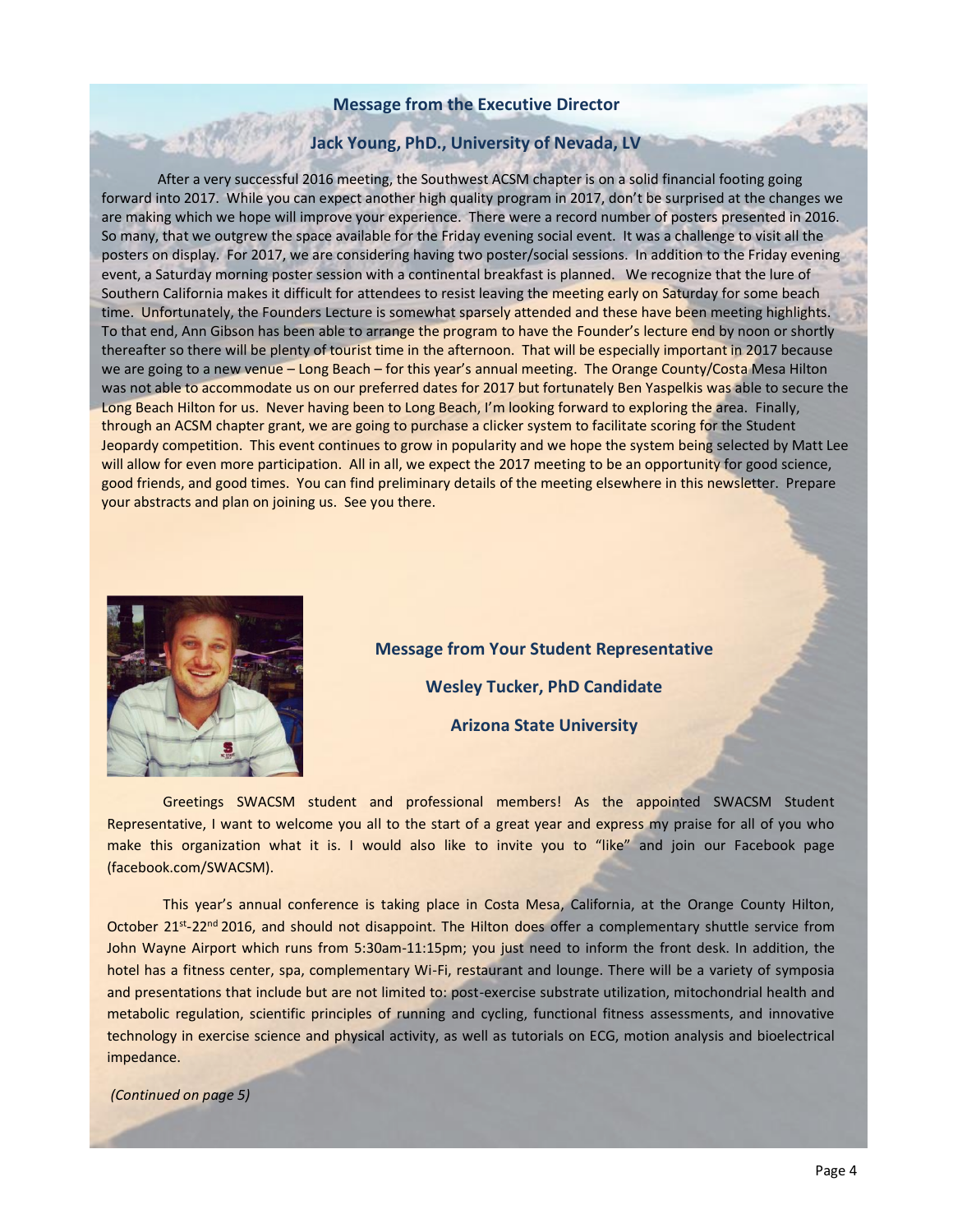#### **EIM Taskforce**

Exercise is Medicine (EIM) is a global health initiative managed by the American College of Sports Medicine. Since its inception in 2007, Exercise is Medicine has been making efforts to integrate physical activity into the healthcare system by referral to exercise professionals.

One of their most promising strategies is EIM On Campus (EIM-OC), which connects university health care providers (doctors) with university health fitness specialists (qualified students) in order to provide support services for exercise prescription.

As of December, 2015, the number of colleges/universities in the U.S. that are participating in the EIM-OC effort is 71. Only eight of these campuses are in our Southwestern region, and of the 24 universities with programs affiliated with SWACSM, only 3 of those campuses are engaged in the EIM-OC effort.

Considering the tremendous potential of and need for EIM-OC, I propose the formation of a taskforce that would facilitate the development of EIM-OC at colleges and universities throughout our region.

Explore the EIM website for information and resources: [Exercise is Medicine On Campus](http://exerciseismedicine.org/support_page.php?p=369) (http://exerciseismedicine.org/support\_page.php?p=369)

Contac[t Jon Opsahl, MD, MPH](mailto:DrOpsahl@gmail.com) (DrOpsahl@gmail.com) if you are interested in joining an EIM-OC Taskforce for the SWACSM.

#### *ACSM Jeopardy Bowl - Calling All Faculty And Students*

#### **Show the Chapter your school pride by participating in this year's Southwest Student Jeopardy Bowl on Friday October 21st, 2016**

Last year was the 6th Southwest Student Jeopardy Bowl event, with Arizona State University proving victorious its' second year in a row! Last years team members recall their experiences with enthusiasm having had the opportunity to travel and compete in the regional competition. Moreover, the excitement of having the opportunity to immerse themselves in all the lectures offered at the national conference in San Diego was a highlight to their graduating year. Additionally, the team reported studying and working together really underscored for this group the importance of being a strong team player. And positive team building experience related to the importance of carrying their own weight, while also putting their trust in their fellow student team members.

Our 7th annual Southwest Student Jeopardy Bowl will be held in Orange County, again at the Hilton, **on Friday October 21st, 2016.** All Universities and Colleges are invited to bring a **team of 3 undergraduate students** to answer questions on categories such as anatomy, physiology, cardiovascular physiology, EKG, biomechanics, and exercise prescription, just to name a few. The format will be similar to that of the long standing television show, Jeopardy, with single jeopardy questions being easier than double jeopardy questions, and a final jeopardy question being the most difficult. All questions will have a dollar amount associated with the answer, and the team with the highest total at the end of the night, WINS!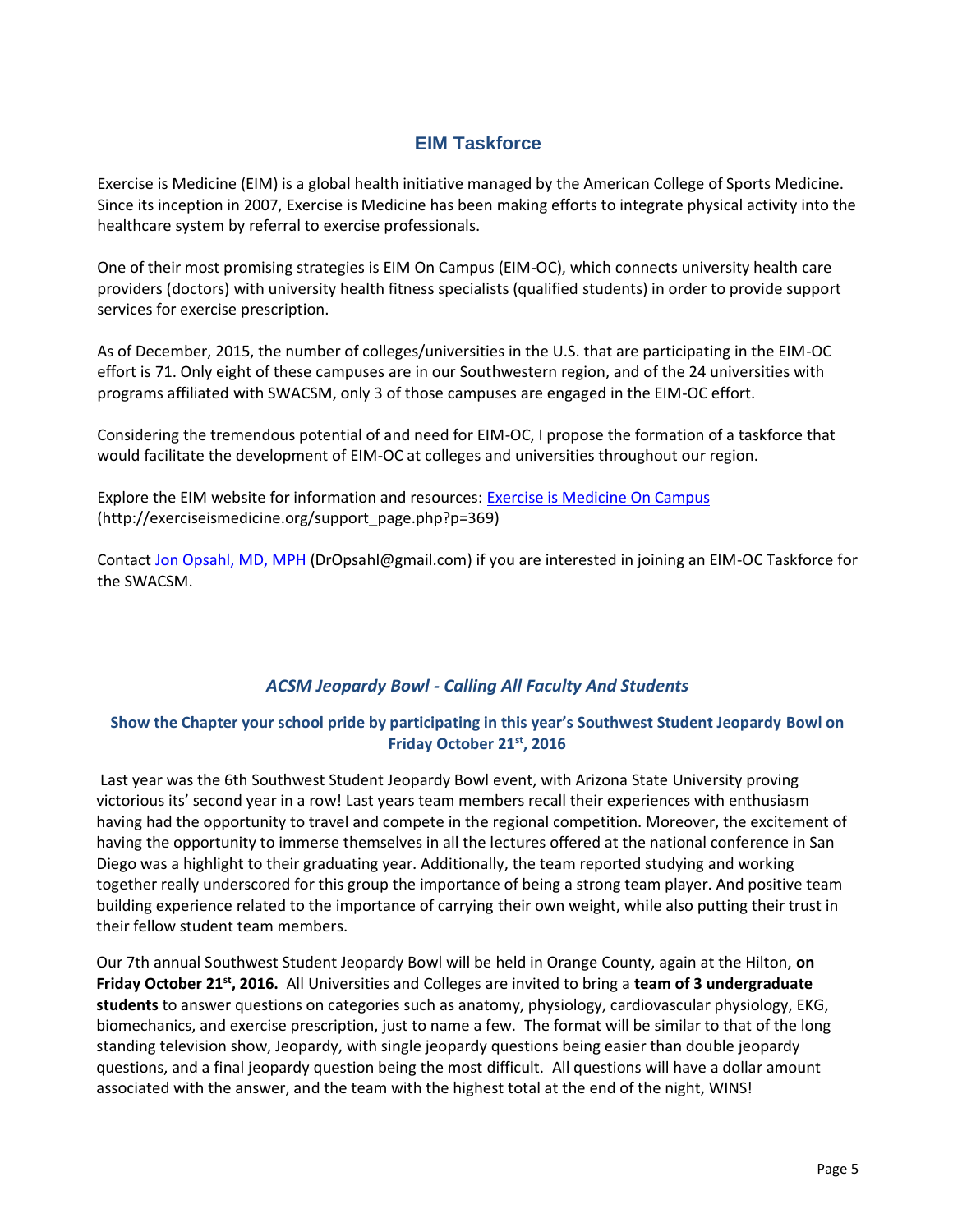#### *President's Column continued from page 2*

You won't find a less expensive registration fee for a professional meeting, and it is a regional meeting so the travel expense is usually not too great. Even though it is a regional meeting, there is a strong history of excellent presenters and content.

If you happen to be doing some research that you are excited about, chances are that some other people will be excited about it as well. Consider presenting it at a SWACSM meeting. Every year the new President-Elect is looking for fresh ideas and new speakers, so step up.

Finally, if you really want to get involved, consider running for a Board of Directors position. These are three-year terms. Every year some people finish their terms while new people are needed to fill those vacancies. If you want to have a voice in the SWACSM and its future direction, serving on the Board of Directors is the best way to do that.

If you are a soon-to-be graduate, congratulations and welcome to your new profession! If you have been a professional for several years, I encourage you to do some self-reflection on your professional involvement. The SWACSM is only as strong as its members, so I encourage you to take an active role. Historically, we have been a strong chapter; we are currently a strong chapter, and I anticipate that we will remain a strong chapter for years to come.

#### *Student Representative continued from page 4*

This year's DB Dill Lecture will be given by ACSM president-elect, Dr. Liz Joy, with her lecture focusing on screening, evaluation and management of the Female Athlete Triad. Dr. Peter Hackett will close out the conference with the Founder's Lecture on historical and future perspectives of high altitude medicine.

As a current student I would like to encourage all the past, present and future students to attend the annual conference as it is a great way to discover new areas of research and network with fellow students and faculty. One of the highlights of the conference is the Student Research Presentations in either oral or poster format. Please see the call for abstracts elsewhere in this newsletter for abstract instructions and deadlines. I am also pleased to announce the President's Cup Poster Competition which will take place at next year's ACSM Annual Meeting. The winner of our Student Research Award competition **(must be oral presentation and graduate student to be eligible)** at our regional meeting in October will be given a \$1,200 travel allowance to attend the ACSM Annual Meeting in Denver 2017, and registration fees will be waived. At the ACSM Annual Meeting, each regional President's Cup winner will present their research in a poster format to compete for prizes. Other highlights for students include the annual student jeopardy competition, (Arizona State University will be looking to win this competition for the third successive year). In addition, Thursday night is early registration, which offers time to mingle with other students and faculty.

This year's SWACSM annual conference will offer a perfect environment for students to take part in recent research, network for future opportunities and meet other students from various universities in our Southwest Chapter. The ACSM Annual Meeting is right around the corner, May 31<sup>st</sup> to June 4<sup>th</sup>, and will be held in Boston, MA. Details for the conference can be found a[t www.acsmannualmeeting.org.](http://www.acsmannualmeeting.org/) I hope to bump into a lot of you at the annual meeting, if not I look forward to meeting you all in October. Until then, be sure to join our Facebook page at facebook.com/SWACSM and "like" us for important updates and conference information.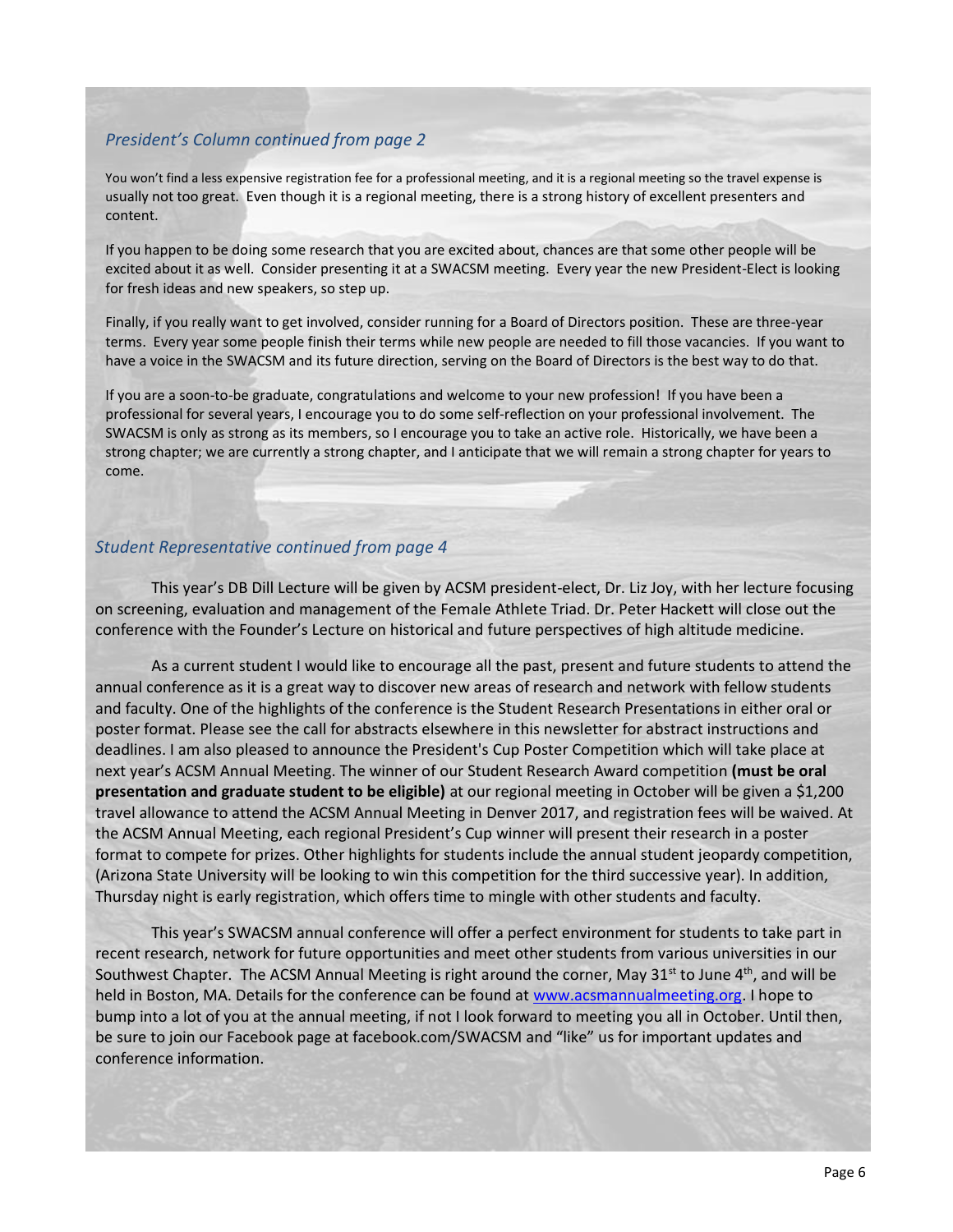#### Nominees for Member-At-Large, Board Member



It is an honor to be given the opportunity to possibly serve as a Member-at-Large on the Southwest American College of Sports Medicine (SWACSM) Board of Trustees, a premier chapter of the national American College of Sports Medicine (ACSM). It would be a privilege as a Member-at-Large to assist in disseminating the mission of the national organization as well as promoting the SWACSM experience to a greater number of students and colleagues within the region.

A primary pedagogical focus of mine is student engagement and practical application within the health sciences, more specifically, in the Kinesiology discipline. I believe in the "learn by doing" approach which I first handedly experienced by attending and presenting my research at SWACSM and ACSM annual meetings over the years. I found it empowering to meet and speak with experts in the field and have tried to provide that same experience for my current undergraduate students at the University of La Verne.

I was a first generation undergraduate student at Pepperdine University before pursuing a master's degree from Sydney University in Australia. I was fascinated with the Australian's love for exercise science and decided to return for my Ph.D. in Exercise Physiology at the University of New South Wales. Attending and presenting at the ACSM national meetings was very important to me during my graduate education overseas. Following the completion of my graduate training, in 2010, I returned to California and became a more active member in SWACSM. I was hired by the University of La Verne as an Assistant Professor in the Kinesiology Department and have more recently become the Chair of the Institutional Review Board governing the protection of human participants in research.



It is an honor to be considered for Member-at-Large for the Southwest Chapter of ACSM. I attended my first SWACSM when I was an undergraduate student in 1988.

I have attended the majority of the meetings since then and have a strong appreciation of and loyalty to the chapter. SWACSM has helped me develop and grow as a student and colleague and now does the same for my students.

I was born and raised in Southern California where I received all of my education at CSU Northridge (CSUN) and the University of Southern California. I hold ACSM's Exercise Physiologist certification (EP-C) and the Exercise is Medicine credential. I also hold NSCA's Certified Strength and Conditioning Specialist certification (CSCS). I am currently an Associate Professor of Kinesiology at CSUN. My personal research is focused on student affective responses to different teaching methodologies in the exercise physiology classroom. In addition to my faculty role at CSUN, I am the Kinesiology Undergraduate Program Coordinator and run two different programs. I have been the Director of a Peer Learning Facilitator (PLF) program in the CSUN Kinesiology Department for seven years. The PLF program provides extra resources and support for students taking Exercise Physiology and related coursework. I have also been the Director of Commit to be Fit, a staff, faculty, and community fitness program on the CSUN campus for four years. Both of these programs provide valuable experience for our students, which is my primary objective in everything I take on.

My motivation in serving as Member-at-Large is to be able to give back to an organization that has given me so much over the years. I would like to contribute to the ongoing efforts to provide important resources, opportunities, and experiences for the students in our region. I would also like to be an advocate for active involvement and a role model for students and younger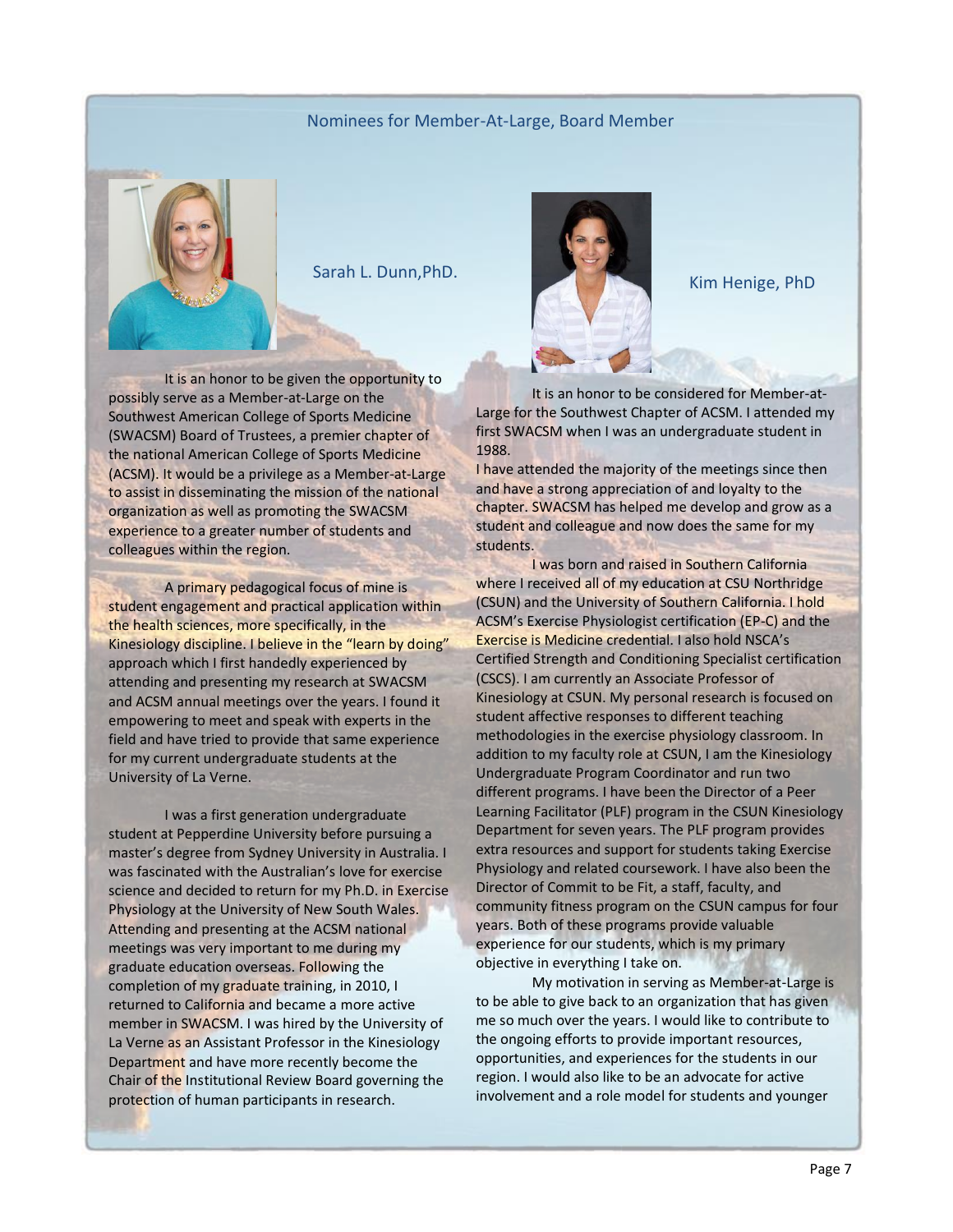#### CONGRATULATIONS to the SWACSM Student Award Winners for 2015

#### *President elect nominee Ann Gibson continued from page 3*

At the 2015 national meeting, those with newly awarded FACSM status were recognized, and I was honored to be among them. That recognition would not have been possible without the professional relationships I have forged within SWACSM!

While I cannot promise free conference registration for all, I can promise that I will earnestly promote quality professional and educational opportunities for students, faculty, and practitioners alike. Because I would not be in the position I am today without the opportunities provided through SWACSM and ACSM, I will continue to encourage involvement. I sincerely thank you for your consideration of my nomination as Presidentelect.

#### *Regional Chapter Jeopardy Bowl continued from page 3*

I'm looking forward to having more Universities participate, resulting in the "best and brightest" representing the Southwest Chapter at the ACSM annual meeting in 2016. Registration is paid for by the National ACSM and the Regional Chapter will contribute funds for travel, lodging, and food. Each University is also expected to contribute a portion of the cost. Your University will also receive a plaque, with the students' names, commemorating the occasion.

Faculty should work together to identify a team who can complement each other in answering questions from our field. Each University is encouraged to bring as many students to support their team, wear their school colors, and cheer them on to victory!

All Universities that are interested in competing in Orange County this Fall must contact Dr. Marialice Kern a[t mkern@sfsu.edu](mailto:mkern@sfsu.edu) before October 10, 2015, so I can make arrangements for the room and necessary audiovisual equipment. The more Universities that participate, the better the selection process will be, and the stronger the team we send forward to National.

**CONGRATULATIONS to the SWACSM Student Award Winners for 2016**

**Gail Butterfield Award: Timothy Moore, University of Southern California, CA**

**Norman James Award: Michael Dehyle, Brigham Young University, UT**